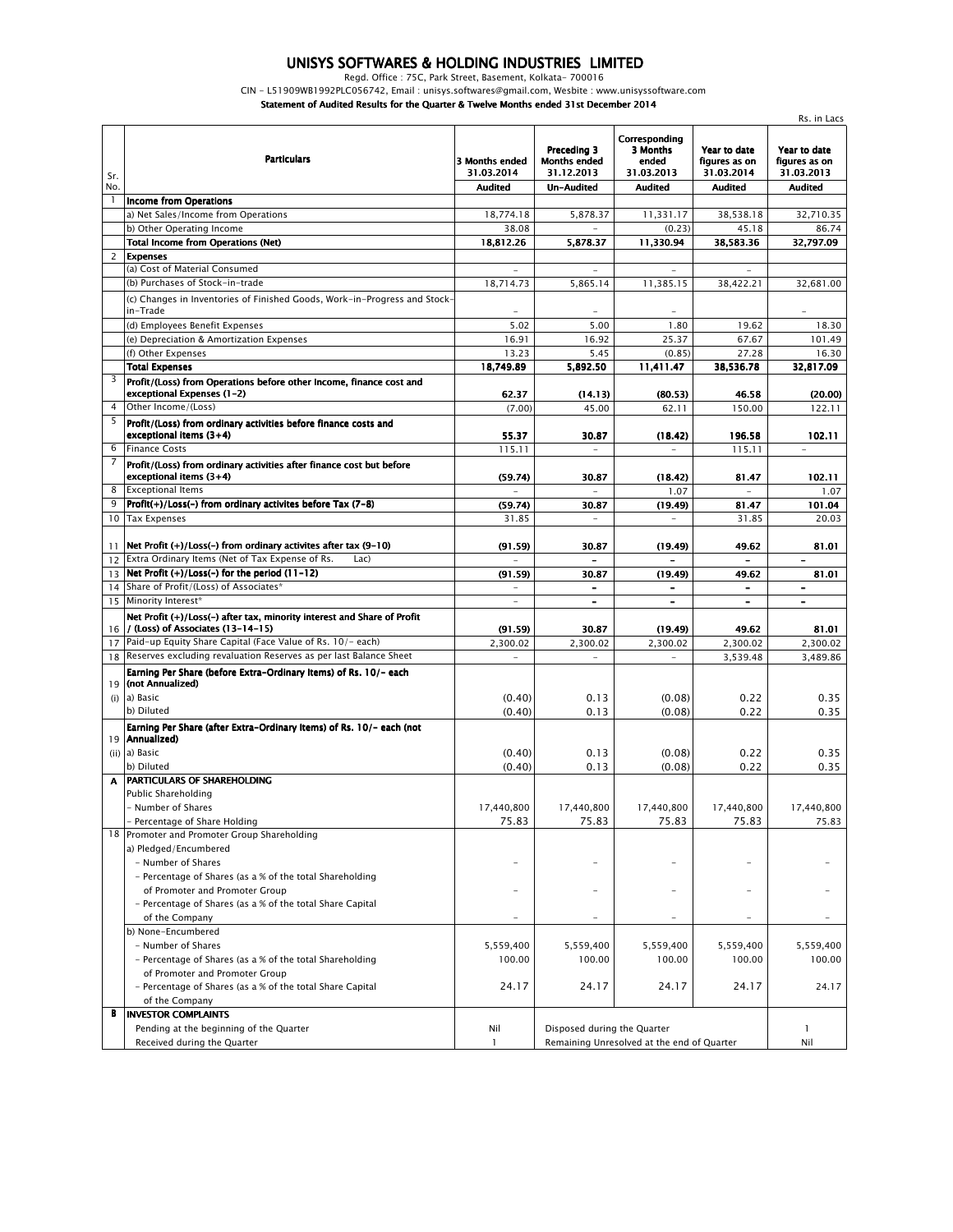## *Audited Segment Results for the Quarter & Twelve Months ended 31st March 2014*

|                |                                             |                              |                                                  |                                                  |                                             | Rs. in Lacs                                 |
|----------------|---------------------------------------------|------------------------------|--------------------------------------------------|--------------------------------------------------|---------------------------------------------|---------------------------------------------|
| Sr.<br>No.     | <b>Particulars</b>                          | 3 Months ended<br>31.03.2014 | Preceding 3<br><b>Months ended</b><br>31.12.2013 | Corresponding<br>3 Months<br>ended<br>31.03.2013 | Year to date<br>figures as on<br>31.03.2014 | Year to date<br>figures as on<br>31.03.2013 |
|                |                                             | <b>Audited</b>               | Un-Audited                                       | <b>Audited</b>                                   | <b>Audited</b>                              | <b>Audited</b>                              |
|                | <b>Segment Revenue</b>                      |                              |                                                  |                                                  |                                             |                                             |
| a)             | Sale of Software & Hardware / Mobile        | 18,774.18                    | 5,878.37                                         | 11,331.17                                        | 38,538.18                                   | 32,710.35                                   |
| b)             | <b>Investment Activities</b>                | (118.92)                     | $\overline{\phantom{0}}$                         | (0.23)                                           | 45.18                                       | 86.74                                       |
| C)             | Other Income                                | 150.00                       | 45.00                                            | 62.11                                            | 150.00                                      | 122.11                                      |
|                | <b>Total Income from Operations</b>         | 18,805.26                    | 5,923.37                                         | 11,393.05                                        | 38,733.36                                   | 32,919.20                                   |
| $\overline{2}$ | Segment Profit/(Loss) before Interest & Tax |                              |                                                  |                                                  |                                             |                                             |
| a)             | Sale of Software & Hardware / Mobile        | 11.57                        | 17.63                                            | (7.20)                                           | 55.00                                       | 38.00                                       |
| b)             | <b>Investment Activities</b>                | (221.31)                     | 13.24                                            | (11.22)                                          | (123.53)                                    | 64.11                                       |
| $\mathsf{C}$   | Other Unallocable Activities                | 150.00                       | $\overline{\phantom{0}}$                         |                                                  | 150.00                                      |                                             |
|                | <b>Profit before Tax</b>                    | (59.74)                      | 30.87                                            | (18.42)                                          | 81.47                                       | 102.11                                      |
| 3              | Capital Employed                            |                              |                                                  |                                                  |                                             |                                             |
| a)             | Software & Hardware / Mobile                | 3,793.90                     | 2,241.00                                         | 1,922.12                                         | 3,793.90                                    | 1,922.12                                    |
| b)             | <b>Investment Activities</b>                | 29,385.73                    | 24.944.00                                        | 22,886.23                                        | 29,385.73                                   | 22,886.23                                   |
| C)             | Other Unallocable Activities                | 135.35                       | 152.26                                           | 203.02                                           | 135.35                                      | 203.02                                      |
|                | <b>Total</b>                                | 33,314.98                    | 27,337.26                                        | 25,011.37                                        | 33,314.98                                   | 25,011.37                                   |

*Notes :*

*1. Above resultes were reviewed by Audit Committee taken on record in Board Meeting held on 29th May, 2014.*

*3. The figures of last Quarter are the balancing figures between Audited figures in respect of full financial year and the published year to date figures upto the 3rd Quarter of the Current Financial Year.*

*3. The Auditors of the Company have carried out "Limited Review" of the above financial Results.*

*Place : Kolkata Date : 29th May, 2014.*

## *For Unisys Softwares & Holding Industries Ltd.*

*Sd/- Jagdish Prasad Purohit Managing Director*